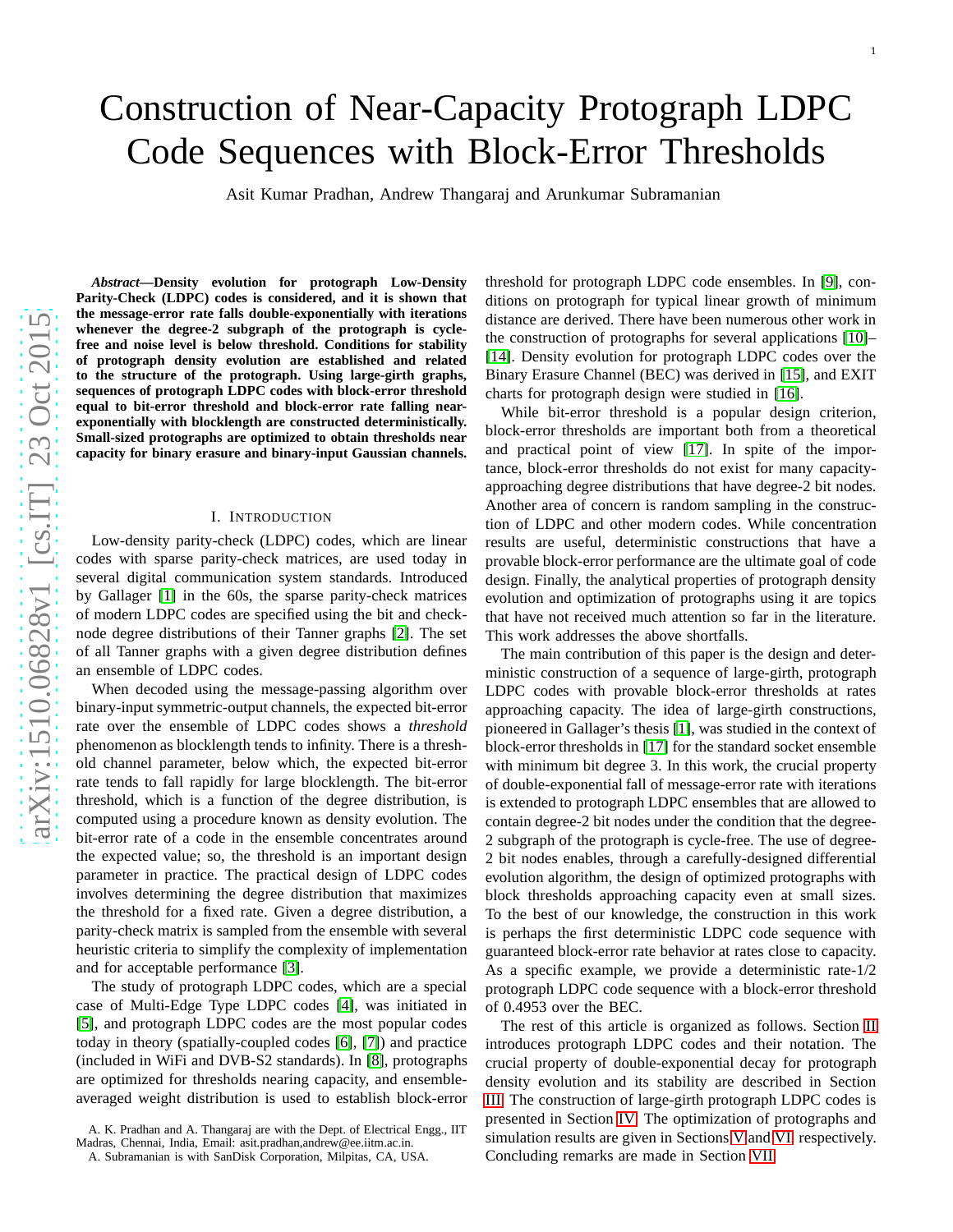#### II. PROTOGRAPH LDPC CODES

<span id="page-1-0"></span>Following the notation in [\[5\]](#page-9-4), a protograph  $G = (V \cup C, E)$ is a bipartite graph with the bipartition  $V$  and  $C$  called the set of variable or bit and check nodes, respectively, and  $E$ being the set of undirected edges that connect a variable node in  $V$  to a check node in  $C$ . Multiple parallel edges are allowed between a variable node and a check node. The nodes and edges in the protograph are ordered, and the ith variable node, check node and edge in the protograph are denoted, respectively,  $v_i$ ,  $c_i$  and  $e_i$ . The variable and check nodes connected by an edge  $e_i$  are denoted  $v(e_i)$  and  $c(e_i)$ , respectively.

A protograph can be represented by a base matrix  $B$  of dimension  $|C| \times |V|$ , whose  $(i, j)$ -th element  $B(i, j)$  is the number of edges between  $c_i$  and  $v_j$ . For example, consider a base matrix

$$
B = \begin{bmatrix} 1 & 1 & 1 & 2 \\ 1 & 1 & 1 & 1 \end{bmatrix}.
$$
 (1)

<span id="page-1-2"></span>The protograph corresponding to the above base matrix is shown in Fig. [1.](#page-1-2) The 9 different edges in this example are



Fig. 1: The protograph for the base matrix in [\(1\)](#page-1-3).

numbered as shown in the figure.

#### *A. Lifted graphs*

A copy and permute operation is applied to a protograph to obtain expanded or lifted graphs of different sizes [\[5\]](#page-9-4). A given protograph  $G$  is copied, say  $T$  times, with the  $t$ -th copy having variable nodes denoted  $(v, t)$ , check nodes denoted  $(c, t)$ , and edges denoted  $(e, t)$  with  $v \in V$ ,  $c \in C$  and  $e \in E$ . Then, for each edge  $e$  in the protograph, we assign a permutation  $\pi_e$  of the set  $\{1, 2, \ldots, T\}$ . In the permute operation, an edge  $(e, t)$  connecting  $(v, t)$  and  $(c, t)$  is permuted so as to connect variable node  $(v, t)$  to check node  $(c, \pi_e(t))$ . An edge  $(e_i, t)$ in the lifted graph is said to be of type  $e_i$  or, simply, type i.

We will denote a lifted graph as  $G(T, \Pi) = (V(T) \cup$  $C(T), E(T, \Pi)$ , where  $\Pi = {\pi_e : e \in E}$ , or simply  $G' = (V' \cup C', E')$  when the exact T and  $\Pi$  are either clear or not critical. A lifted graph of a protograph can be thought of as a Tanner graph of an LDPC code, which is referred to as a protograph LDPC code. The collection of these lifted graphs is called the protograph ensemble of LDPC codes defined by

G. Protograph LDPC codes are a special class of multi edge type (MET)-LDPC codes [\[4\]](#page-9-3) with each edge in the protograph being of a different type. The (designed) rate of the protograph LDPC code is given by  $1 - |C|/|V|$ . The degree distribution of check and variable nodes in the lifted graph is the same as that of the protograph, but the protograph LDPC codes have a richer structure than the standard ensemble when we consider computation graphs [\[2\]](#page-9-1).

### *B. Tree computation graphs*

<span id="page-1-3"></span>Consider an edge of type  $i$  in the lifted graph  $G'$ . The l-iteration computation graph for the edge is defined as the subgraph of  $G'$  obtained by traversing down to depth  $2l$ along all adjacent edges at the variable node end [\[2\]](#page-9-1). An important observation is that the vertex degrees and edge types in the computation graph are completely determined by the protograph  $G$ . Further, let us suppose that the girth of  $G'$ is greater than  $2l$ , which makes the *l*-iteration computation graph a tree with no repeated nodes. It is clear that the literation tree computation graph for an edge of a particular type in the protograph ensemble is *deterministic* and *unique* in the sequence of vertex degrees and edge types encountered. The protograph G completely determines the sequence of degrees and edge types. So, in comparison with the standard socket ensemble [\[2\]](#page-9-1), no assumption on the distribution of tree computation graphs is needed, and this makes density evolution analysis for large-girth protograph codes precise.

# <span id="page-1-1"></span>III. DENSITY EVOLUTION AND DOUBLE-EXPONENTIAL FALL PROPERTY

A crucial fact that enables precise block-error rate guarantees from density evolution is the property of doubleexponential fall of message-error rate with iterations [\[17\]](#page-10-0). For the standard socket ensemble, double-exponential fall is possible only when the minimum degree is at least 3. In this section, we describe protograph density evolution and show that double-exponential fall is possible even when degree-2 nodes are included in the protograph. We begin with the case of the binary erasure channel (BEC).

#### *A. Binary erasure channel*

Let us consider the standard message-passing decoder [\[2\]](#page-9-1) over a binary erasure channel with erasure probability  $\epsilon$ , denoted BEC( $\epsilon$ ), run on a lifted graph G' derived from a protograph  $G = (V \cup C, E)$ . Since the lifted graphs form an MET ensemble with  $|E|$  edge types, density evolution proceeds with  $|E|$  erasure probabilities, one for each edge in the protograph [\[4\]](#page-9-3). Let  $x_t(i)$  be the probability that an erasure is sent from variable node to check node along edge type  $e_i$  in the t-th iteration. Similarly, let  $y_t(j)$  be the probability that an erasure is sent from check node to variable node along edge type  $e_i$  in the t-th iteration. The protograph density evolution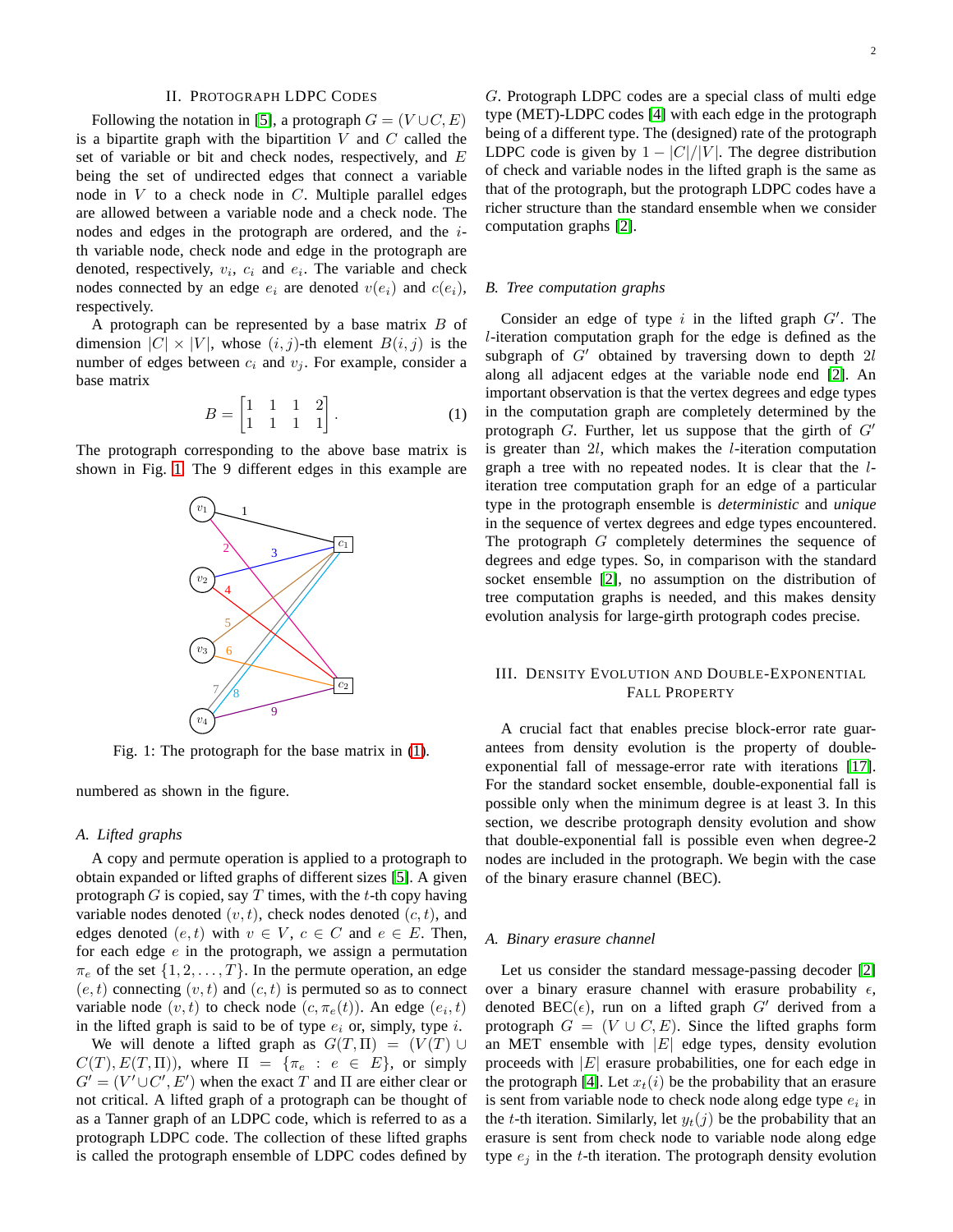recursion [\[15\]](#page-9-11) is given by

$$
x_0(i) = \epsilon,\tag{2}
$$

$$
y_{t+1}(j) = 1 - \prod_{i \in E_c(e_j)} (1 - x_t(i)),
$$
 (3)

$$
x_{t+1}(i) = \epsilon \prod_{j \in E_v(e_i)} y_{t+1}(j),
$$
 (4)

for  $t \geq 0$  and  $1 \leq i, j \leq |E|$ , where  $E_c(e) = \{i : c(e) =$  $c(e_i), e \neq e_i$  and  $E_v(e) = \{i : v(e) = v(e_i), e \neq e_i\}$  are the sets of other edge types incident to the same check node and variable node, respectively, as the edge  $e$ . The density evolution threshold, denoted  $\epsilon_{th}$ , for the protograph-based LDPC code ensemble is defined as the supremum of the set of  $\epsilon$  for which erasure probability on each edge of the protograph tends to zero, as  $t \to \infty$ , i.e.  $\epsilon_{\text{th}} = \sup{\epsilon : \max_i x_t(i) \to 0}.$ All protographs in this work have minimum bit-node degree 2 ensuring that  $\epsilon_{\text{th}}$  is the threshold for variable node erasure probability as well.

*1) Double-exponential fall:* Consider a protograph G with density evolution recursion as defined in [\(2\)](#page-2-0) - [\(4\)](#page-2-1). Because the recursion steps for  $x_{t+1}(i)$  and  $y_{t+1}(j)$  involve the neighbors of the edges  $e_i$  and  $e_j$ , it is useful to visualize [\(2\)](#page-2-0) - [\(4\)](#page-2-1) as iterative message passing on  $G$  with bit-to-check messages  $x_t(i)$  and check-to-bit messages  $y_t(j)$  in iteration t. So, it is easy to see that all variable nodes in walks of length  $2t + 1$  starting with  $e_i$  are visited in the computation of  $x_t(i)$ . Every time a variable node of degree at least 3 is traversed, multiplication of two or more terms occurs in the recursion as per [\(4\)](#page-2-1) resulting in a squaring or higher power effect. Variable nodes of degree 2 result in a linear term with no squaring. It turns out that ensuring at least a squaring effect at regular intervals in every walk is sufficient for double-exponential fall, and this is made precise in the following theorem.

**Theorem 1.** *Let a protograph* G *be such that (1) there are no loops involving only degree-2 variable nodes, and (2) every degree-2 variable node is connected to a variable node of degree at least 3. Then, for*  $\epsilon < \epsilon_{th}$ *,* 

<span id="page-2-3"></span>
$$
x_t(i) = O(\exp(-\beta 2^{\alpha t}))\tag{5}
$$

*for sufficiently large* t*, where* α*,* β *are positive constants.*

*Proof:* Let  $\bar{x}_t = \max_i x_t(i)$  and let  $|v_2|$  be the number of degree-two variable nodes in G. We will show that there exists a positive integer R such that, for  $t \geq R$ ,

$$
\bar{x}_{t+|v_2|+1} \le A(\bar{x}_t)^2, \tag{6}
$$

where A is a constant independent of t, and  $A\bar{x}_R < 1$ . By repeatedly applying [\(6\)](#page-2-2), we can readily show that

$$
\bar{x}_{R+i(|v_2|+1)} \le A^{-1} (A\bar{x}_R)^{2^i},\tag{7}
$$

for a positive integer  $i$ , which implies  $(5)$ .

Suppose we have the upper bounds  $x_{t+l}(i) \leq C_l \bar{x}_t^{m(l,i)}$ , where  $l \in \{0, 1, ..., |v_2|\}$ ,  $m(l, i) \in \{1, 2\}$  and  $C_l$  is a positive constant independent of  $t$ . We will propagate the bounds through one round of  $(3)$  -  $(4)$  to obtain bounds  $x_{t+l+1}(i) \leq C_{l+1} \bar{x}_t^{m(l+1,i)}$ . For  $l = 0$ , we have  $C_0 = 1$  and  $m(0, i) = 1$ . We will show that  $m(|v_2| + 1, i) = 2$  for all i, which proves [\(6\)](#page-2-2).

<span id="page-2-4"></span><span id="page-2-0"></span>We will use the following inequality. For any  $x \in [0, 1]$  and a positive integer  $d$ ,

$$
(d-1)x \ge 1 - (1-x)^{d-1}.
$$
 (8)

<span id="page-2-1"></span>First consider the RHS of  $(3)$  for a fixed j. Let

<span id="page-2-5"></span>
$$
n(l, j) = \min_{i \in E_c(e_j)} m(l, i).
$$
 (9)

Since  $\bar{x}_t \leq 1$ , we have  $x_{t+l}(i) \leq C_l \bar{x}_t^{n(l,j)}$ . So,

$$
1 - x_{t+1}(i) \ge 1 - C_l \bar{x}_t^{n(l,j)}, \quad i \in E_c(e_j),
$$
  
\n
$$
\Rightarrow \prod_{i \in E_c(e_j)} (1 - x_{t+1}(i)) \ge \left(1 - C_l \bar{x}_t^{n(l,j)}\right)^{r(j)-1},
$$

where  $r(j)$  is the degree of  $c(e_j)$ . Since  $\bar{x}_t \to 0$ , for large enough t, we have  $C_l \bar{x}_t^{n(l,j)} < 1$ . So, using [\(3\)](#page-2-4) and [\(8\)](#page-2-5), we get, for large enough  $t$ ,

$$
y_{t+l+1}(j) \le (r(j) - 1)C_l \bar{x}_t^{n(l,j)}.
$$
 (10)

Now consider [\(4\)](#page-2-1) for a fixed  $i$ . We get

$$
x_{t+l+1}(i) = \epsilon \prod_{j \in E_v(e_i)} y_{t+l+1}(j)
$$
  
 
$$
\leq \epsilon ((r_{\max} - 1)C_l)^{l(i)-1} \prod_{j \in E_v(e_i)} \bar{x}_t^{n(l,j)}, \quad (11)
$$

$$
\leq \epsilon ((r_{\max} - 1)C_l)^{l(i)-1} \bar{x}_t^{m(l+1,i)}, \tag{12}
$$

$$
\leq C_{l+1}\bar{x}_t^{m(l+1,i)},\tag{13}
$$

where  $l(i)$  is the degree of  $v(e_i)$ ,  $r_{\text{max}}$  is the maximum checknode degree ( $r_{\text{max}} \ge 2$ ),  $C_{l+1} = \epsilon \max_i ((r_{\text{max}} - 1)C_l)^{l(i)-1}$ and we set

$$
m(l+1,i) = \begin{cases} 1, & \text{if } \sum_{j \in E_v(e_i)} n(l,j) = 1, \\ 2, & \text{if } \sum_{j \in E_v(e_i)} n(l,j) \ge 2. \end{cases}
$$
(14)

Note that  $\sum_{j \in E_v(e_i)} n(l, j) = 1$  only when  $v(e_i)$  is a degree-2 variable node and  $n(l, j) = 1$  for the single edge  $e_j \in E_v(e_i)$ .

We now claim that  $m(|v_2| + 1, i) = 2$ . The proof for the claim is by contradiction. Suppose that  $m(|v_2|+1, i) = 1$  for some  $e_i$ . Then, for the single edge  $e_j \in E_v(e_i)$ ,  $n(|v_2|, j) = 1$ , which in turn implies  $m(|v_2|, i') = 1$  for some  $e_{i'} \in E_c(e_j)$ . Proceeding in this manner, there exists a walk in  $G$  of length  $|v_2| + 1$  containing only degree-2 variable nodes. This is a contradiction because G has exactly  $|v_2|$  degree-2 variable nodes, and by the assumptions of the theorem, G has no loops involving degree-2 variable nodes, and every degree-2 variable node in G is connected to at least one variable node of degree at least 3.

<span id="page-2-2"></span>Now, if there is a cycle involving degree-2 nodes in the protograph, we can show, using a method similar to the proof above (after setting  $x_t(i) = 0$  when  $v(e_i)$  has degree at least 3), that  $x_t(i)$  for an edge  $e_i$  in the degree-2 cycle falls at most exponentially with  $t$ . Therefore, the degree-2 subgraph being cycle-free is a necessary and sufficient condition for doubleexponential fall of message error probability in protograph density evolution. We remark that the condition of degree-2 subgraph being loopfree has been used before in the context of typical linear growth of minimum distance [\[9\]](#page-9-8) [\[18\]](#page-10-1).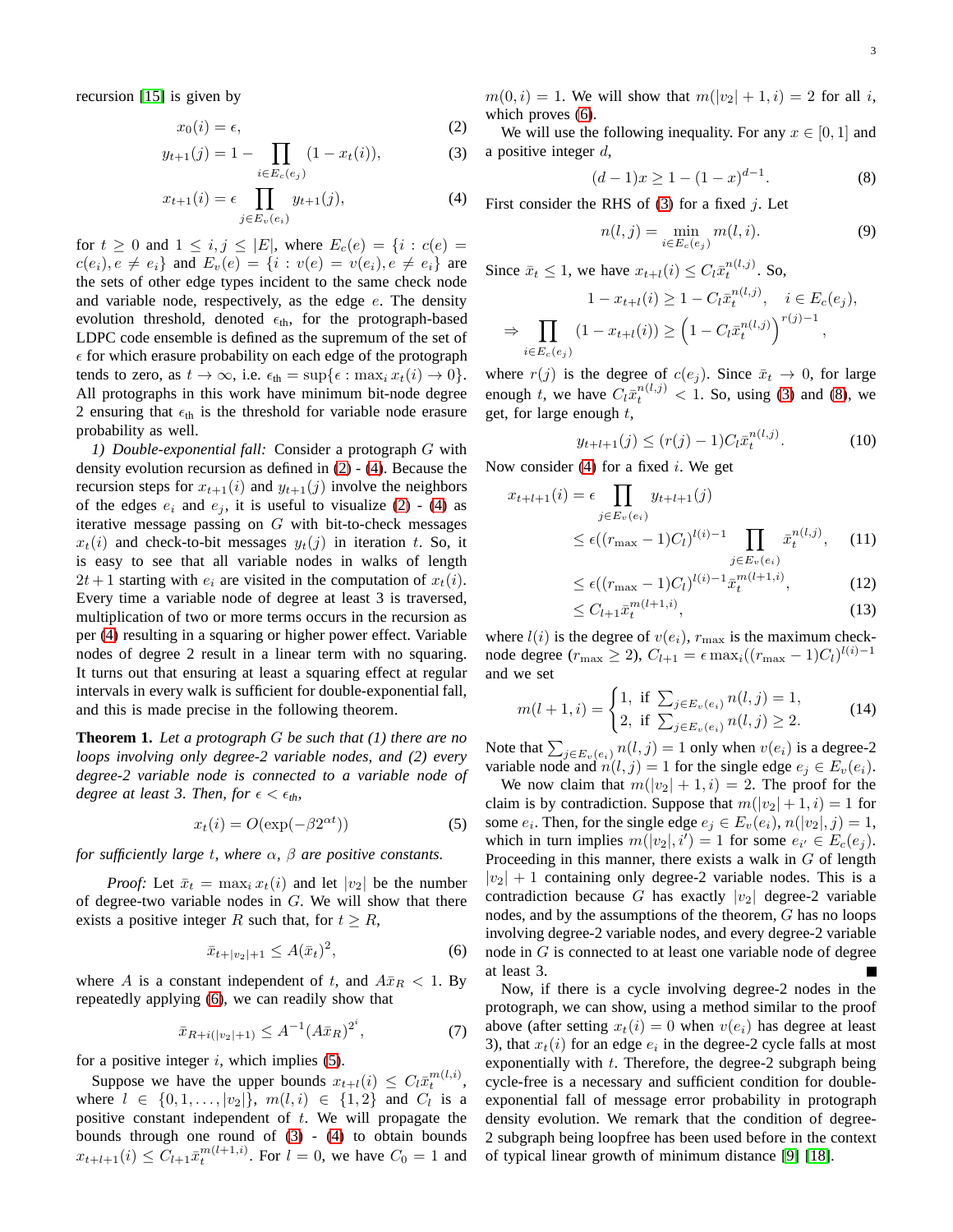<span id="page-3-6"></span>*2) large-girth lifted graph sequences and block-error threshold:* Consider a protograph  $G = (V \cup C, E)$  satisfying the conditions of Theorem [1](#page-2-3) and a lifted graph  $G' = G(T, \Pi)$ . Let  $n = T|V|$  denote the blocklength of the LDPC code defined by G′ , and consider message-passing decoding over  $BEC(\epsilon)$ . When G' has girth g, the probability of erasure on an edge of type  $i$  from bit node to check node in iteration  $t$ is exactly equal to  $x_t(i)$  if  $t \leq g/2 - 1$ . So, for  $t \leq g/2 - 1$ , the probability of erasure from bit to check on any edge is upper bounded by  $\bar{x}_t$ , and by the union bound, the probability of block error, denoted  $P_B(n)$ , is upper bounded as  $P_B(n) = O(n\bar{x}_t)$ . In Section [IV,](#page-5-0) for a given protograph G, we provide constructions of lifted graphs with large girth or girth growing as  $\Theta(\log n)$ . So, for large-girth lifted graphs, the girth can be increased arbitrarily by increasing  $n$ , and we have

<span id="page-3-0"></span>
$$
P_B(n) = O(n\bar{x}_t) = O(n \exp(-\beta 2^{\alpha t})) \tag{15}
$$

for  $\epsilon < \epsilon_{\text{th}}$  and sufficiently large *n* using Theorem [1.](#page-2-3) Now, setting  $t = c \log n$ ,  $c > 0$ , in [\(15\)](#page-3-0), we get

$$
P_B(n) = O(n \exp(-\beta n^{c\alpha})),\tag{16}
$$

for  $\epsilon < \epsilon_{\text{th}}$ . By noting that  $\lim_{n \to \infty} n^k n \exp(-\beta n^{c\alpha}) \to 0$ , we can say that the block-error probability  $P_B(n)$  falls faster than  $1/n^k$  for a positive integer k.

Therefore, for large-girth protograph LDPC code sequences, if the protograph satisfies the conditions of Theorem [1,](#page-2-3) blockerror threshold is equal to the bit error threshold  $\epsilon_{th}$ .

3) Stability of protograph density evolution: Let  $x_t$  =  $[x_t(1)$   $x_t(2)$   $\cdots$   $x_t(|E|)$  denote the vector of bit-to-check erasure probabilities in iteration  $t$  as per the protograph density evolution of  $(2)$  -  $(4)$  for a protograph G. The density evolution recursion can be represented as  $x_{t+1} = f(x_t, \epsilon)$ , where the *i*th coordinate of the vector function  $f$  is

$$
f_i(\mathbf{x}_t, \epsilon) = \epsilon \prod_{j \in E_v(e_i)} \left( 1 - \prod_{i' \in E_c(e_j)} (1 - x_t(i')) \right). \tag{17}
$$

The monotonicity of  $f_i$  with  $x_t(i')$  and  $\epsilon$  is easy to establish [\[4\]](#page-9-3). We concern ourselves with the stability of the recursion. Approximating  $f$  using Taylor series around origin, we get

$$
\mathbf{x}_{t+1} = \nabla_f \mathbf{x}_t + e_f(\mathbf{x}_t), \tag{18}
$$

where  $\nabla_f$  is the  $|E| \times |E|$  gradient matrix of f with  $(i, i')$ -th element, denoted  $[\nabla_f]_{ii'}$ , defined as the partial derivative of  $f_i(\mathbf{x}_t, \epsilon)$  with respect to  $x_t(i')$  evaluated at the origin  $\mathbf{x}_t =$ **0**, and  $e_f(\mathbf{x}_t)$  is a length- $|E|$  vector satisfying  $||e_f(\mathbf{x}_t)||^2 =$  $O(||\mathbf{x}_t||^2)$  ( $|| \cdot ||$  denotes Euclidean norm). Letting  $l(i)$  denote the degree of bit node  $v(e_i)$ , we readily see from [\(17\)](#page-3-1) that

$$
[\nabla_f]_{ii'} = \frac{\partial f_i(\mathbf{x}_t, \epsilon)}{\partial x_t(i')} \bigg|_{\mathbf{x}_t = \mathbf{0}} = \begin{cases} 0, & \text{if } l(i) \neq 2, \\ \epsilon, & \text{if } l(i) = 2, i' \in E_c(e_j), \end{cases}
$$
(19)

where, for the case  $l(i) = 2$ ,  $e_i$  and  $e_j$  are the two edges connected to the degree-2 node  $v(e_i)$ .

For sufficiently small  $x_t$ , the convergence of  $x_{t+1}$  =  $f(\mathbf{x}_t, \epsilon)$  to 0 depends on the eigenvalues of  $\nabla_f$  being less than one [\[19\]](#page-10-2). To study the eigenvalues of  $\nabla_f$ , we use Perron-Frobenius theory on eigenvalues of non-negative matrices

A directed graph  $D(A)$  is associated with a nonnegative  $n \times n$  matrix **A**. The vertex set of  $D(A)$  is  $\{1, 2, ..., n\}$ with a directed edge from i to j if and only if the  $(i, j)$ -th element of  $A$ , is nonzero. A directed graph  $D$  is said to be *strongly connected* if there is a directed path between any two vertices of  $D$ . A nonnegative square matrix  $A$  is said to be *irreducible* if  $D(A)$  is strongly connected. For a non-negative square matrix A, there exists a permutation matrix P such that

<span id="page-3-2"></span>
$$
\mathbf{PAP}^T = \begin{bmatrix} \mathbf{A}_{11} & \mathbf{A}_{12} & \mathbf{A}_{13} & \cdots & \mathbf{A}_{1s} \\ \mathbf{0} & \mathbf{A}_{22} & \mathbf{A}_{23} & \cdots & \mathbf{A}_{2s} \\ \mathbf{0} & \mathbf{0} & \mathbf{A}_{33} & \cdots & \mathbf{A}_{2s} \\ \vdots & \vdots & \ddots & \ddots & \vdots \\ \mathbf{0} & \mathbf{0} & \cdots & \mathbf{0} & \mathbf{A}_{ss} \end{bmatrix}, \quad (20)
$$

where  $A_{ii}$  is either a square irreducible matrix or a  $1 \times 1$ zero matrix. The block upper-triangular form of [\(20\)](#page-3-2) is called the *Frobenius normal form* of **A**. Note that  $D(PAP^T)$  is isomorphic to  $D(A)$  with vertices permuted by P, and the eigenvalues of  $\mathbf{PAP}^T$  are the same as that of **A**. So, for the purposes of stability, we will assume that the gradient matrix  $\nabla_f$  is in Frobenius normal form with the diagonal blocks denoted as  $\nabla_{ii}$ ,  $1 \leq i \leq s_f$ , where  $s_f$  denotes the number of diagonal blocks. The subgraphs  $D(\nabla_{ii})$  are called the strongly connected components of  $D(\nabla_f)$ .

<span id="page-3-4"></span>The next two lemmas connect edges and cycles in  $D(\nabla_f)$ to the structure of the protograph  $G$ .

<span id="page-3-1"></span>**Lemma 1.** *The directed graph*  $D(\nabla_f)$  *has an edge from i to i' if and only if*  $l(i) = 2$  *and*  $i' \in E_c(e_j)$ *, where*  $e_j$  *is the single edge in*  $E_v(e_i)$ *. This implies the following: (1) Vertex i is in a* strongly-connected component of  $D(\nabla_f)$  only if  $l(i) = 2$ ; (2) for edge  $(i, i')$  in  $D(\nabla_f)$ , there exists a path  $(e_i, e_j, e_{i'})$ *in the protograph with*  $l(i) = l(j) = 2$ *.* 

*Proof:* The lemma is a restating of [\(19\)](#page-3-3). Claim (1) follows because an edge needs to originate out of a vertex in a strongly-connected component. Claim (2) follows from [\(19\)](#page-3-3).

<span id="page-3-5"></span>**Lemma 2.** *There is a length-l cycle in*  $D(\nabla_f)$  *if and only if there is a length-*2l *cycle in the subgraph of the protograph induced by degree-2 bit nodes.*

<span id="page-3-3"></span>*Proof:* Let  $(e_{i_1}, e_{i_2}, \ldots, e_{i_l}, e_{i_1})$  be a cycle in  $D(\nabla_f)$ . This implies directed edges  $(e_{i_m}, e_{i_{m+1}}), 1 \leq m \leq l-1,$ and  $(e_{i_l}, e_{i_1})$  in  $D(\nabla_f)$ . By Lemma [1,](#page-3-4) there are edges  $e_{j_1}, e_{j_2}, \ldots, e_{j_l}$  such that  $(e_{i1}, e_{j_1}, e_{i_2}, e_{j_2}, \ldots, e_{i_l}, e_{j_l}, e_{i_1})$  is a cycle in the protograph and  $l(i_m) = l(j_m) = 2$  for  $1 \leq m \leq l$ .

Structural stability conditions on G following from the above two lemmas are collected in the next theorem.

**Theorem 2.** *Consider a protograph*  $G = (V \cup C, E)$  *with gradient matrix*  $\nabla_f$ , whose Frobenius normal form has diagonal *blocks*  $\nabla_{ii}$   $(1 \leq i \leq s_f)$ *. Let*  $G_2$  *denote the subgraph of* G *induced by degree-two bit nodes. Let*  $E_2$  *denote set of edges*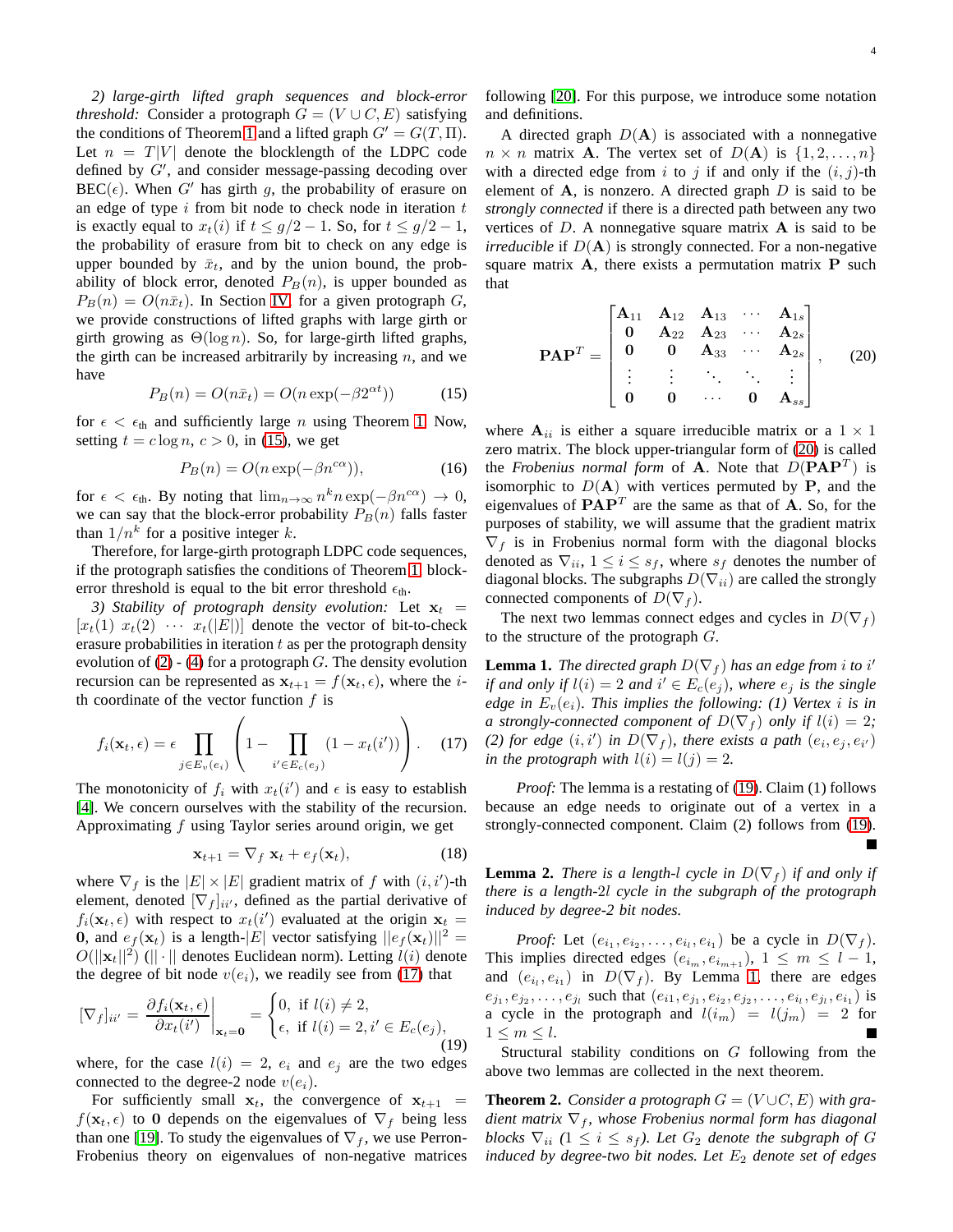*of* G *incident on degree-two bit nodes. Protograph density evolution over*  $BEC(\epsilon)$  *is stable in each of the following cases:* 

- *1)* for all  $\epsilon$ , if  $G_2$  is cycle-free.
- <span id="page-4-0"></span>*2) for*  $\epsilon$  < 1*, if no two cycles of*  $G_2$  *overlap in an edge.*
- *3)* for  $\epsilon < 1/r_{\text{max}}$ , where  $r_{\text{max}} = \max_{e \in E_2} |E_c(e) \cap E_2|$ .

*Proof:* 1) If the subgraph of G induced by degree-2 bit nodes is cycle-free, we get, by Lemma [2,](#page-3-5) that there are no cycles in  $D(\nabla_f)$ . So, there are no strongly-connected subgraphs in  $D(\nabla_f)$ , which implies that  $\nabla_{ii} = 0$  for all i in the Frobenius normal form of  $\nabla_f$ . Therefore, the eigenvalues of  $\nabla_f$  are all 0, implying stability for all  $\epsilon$ .

2) If no two cycles of  $G_2$  overlap in an edge, the cycles of  $D(\nabla_f)$  do not overlap in a vertex or an edge by Lemma [2.](#page-3-5) So, the strongly-connected components of  $D(\nabla_f)$  are cycles. Since  $D(\nabla_{ii})$  is a cycle, the eigenvalues of  $\nabla_{ii}$  have absolute value equal to  $\epsilon$  [\[21\]](#page-10-4), implying stability for  $\epsilon < 1$ .

3) The result follows because the maximum eigenvalue of  $\nabla_{ii}$ is upper bounded by its maximum row sum [\[19\]](#page-10-2), and  $\epsilon r_{\rm max}$ is an upper bound on the maximum row sum of the matrices  $\nabla_{ii}, 1 \leq i \leq s_f.$ 

From Theorems [1](#page-2-3) and [2,](#page-4-0) the degree-2 subgraph of the protograph being cycle-free emerges as an important design condition. Next, we provide an example to illustrate the stability conditions for protographs.

**Example 1.** *Consider a protograph whose subgraph induced by degree-two bit nodes, denoted*  $G_2$ *, is as shown in Fig.* [2.](#page-4-1) *For such a protograph, the gradient graph has one non-trivial*

<span id="page-4-1"></span>

Fig. 2: Illustration of stability for protograph density evolution.

*strongly-connected component*  $D(\nabla_{11})$  *as shown. Clearly, cases (1) and (2) of Theorem [2](#page-4-0) do not apply. A quick calculation shows*  $r_{\text{max}} = 2$ *, which results in stability for*  $\epsilon$  < 0.5*. In this case, an exact eigenvalue calculation matches with the bound based on*  $r_{\text{max}}$ *.* 

#### *B. Binary-input symmetric channel*

The extension to binary-input symmetric channels uses the method of Bhattacharya parameters, and we will be brief in our description referring to [\[2\]](#page-9-1) and [\[17\]](#page-10-0) for details. A binary input channel  $X \to Y$  with  $X \in \{-1, +1\}$  is said to be symmetric if the transition probability  $p(Y|X)$  satisfies  $p(Y = y|X =$  $+1$ ) =  $p(Y = -y|X = -1)$ . The standard message-passing

decoder uses the log-likelihood ratio (LLR)  $l_0 = \log \frac{p(y|+1)}{p(y|-1)}$ as input, and the message passed from a bit node to a check node in iteration t is an LLR  $l_t$  for the corresponding bit. The bit node operation is simply addition, while the check node operation uses the standard tanh rule. Assuming that the all-  $+1s$  codeword is transmitted and that the computation graph is a tree, the LLR  $l_t$  is of the form  $\log \frac{p_t(y|+1)}{p_t(y|-1)}$ , where  $p_t(Y|X)$ is the transition probability of a symmetric channel. Density evolution computes the transition probability  $p_t(Y|X = +1)$ using  $p_{t-1}(Y | X = +1)$  and  $p(Y | X)$ .

For many symmetric channels of practical interest such as the Binary-Input Additive White Gaussian Noise (BIAWGN) channel, the transition probability  $p(Y|X)$  is nonzero over the real line, which makes density evolution analysis cumbersome. However, probability of message error in each iteration can be upper bounded by using the Bhattacharyya parameter following [\[17\]](#page-10-0). The method in [\[17\]](#page-10-0) readily extends to protograph density evolution for a binary-input symmetric channel as described next.

The Bhattacharyya parameter for the channel corresponding to the bit-to-check message in the  $t$ -th iteration is defined as follows:

$$
B_t = \int_{-\infty}^{\infty} \sqrt{p_t(y|+1)p_t(y|-1)} dy.
$$
 (21)

The probability of message error in the  $t$ -th iteration is bounded above by the Bhattacharya parameter  $B_t$ .

Consider the standard message-passing decoder over a binary-input symmetric channel  $p(Y|X)$  run on a lifted graph  $G'$  derived from a protograph  $G = (V \cup C, E)$ . Protograph density evolution for this situation involves  $|E|$  densities  $p_t^{(i)}(Y|X = +1), \ 1 \leq i \leq |E|$ , with corresponding Bhattacharya parameters  $B_t(i)$ . The evolution of Bhattacharya parameters satisfies a set of inequalities given in the next lemma.

**Lemma 3.** *The Bhattacharyya parameters*  $B_t(i)$  *satisfy* 

$$
B_{t+1}(i) \le B_0 \prod_{j \in E_v(e_i)} \sum_{i' \in E_c(e_j)} B_t(i')
$$
 (22)

*for*  $1 \le i \le |E|$ *, where*  $B_0 = \int_{-\infty}^{\infty} \sqrt{p(y|+1)p(y|-1)} dy$  *is the Bhattacharya parameter of the channel*  $p(Y|X)$ *, and*  $E_v$ *,* E<sup>c</sup> *are as defined earlier.*

*Proof:* The proof follows the proof of Lemma 1 in [\[17\]](#page-10-0) closely, and we skip the details.

Let  $ch(\sigma)$  be a family of binary-input symmetric output channels, where  $\sigma$  denotes the channel parameter with ch( $\sigma$ ) being a degraded version of ch( $\sigma'$ ) whenever  $\sigma > \sigma'$ . Let  $\sigma_{th}$  be the threshold below which the maximum probability of error in protograph density evolution for a protograph G tends to zero as  $t \to \infty$ . Since probability of error tending to zero implies that Bhattacharya parameter tends to zero, we have that, for  $\sigma < \sigma_{\text{th}}$ , the maximum Bhattacharya parameter  $\max_i B_t(i) \to 0$  as  $t \to \infty$ .

Now, using ideas similar to those used for the binary erasure channel, we can show that the Bhattacharya parameter, and, hence, the probability of message error, exhibits a double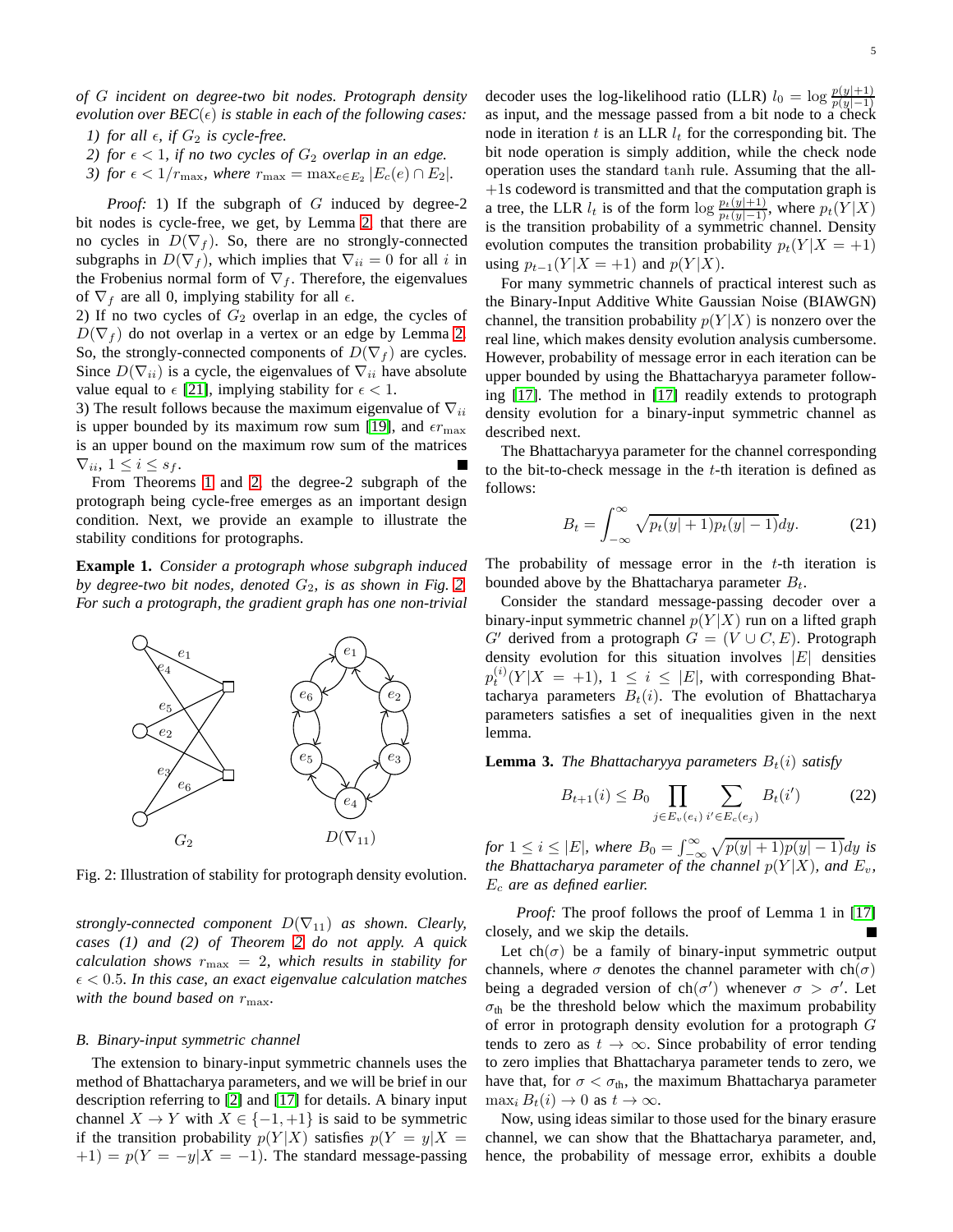exponential fall with iterations if the degree-2 subgraph of  $G$ is cycle-free. This result is stated as a theorem for reference.

**Theorem 3.** *Let a protograph* G *be such that (1) there are no loops involving only degree-2 variable nodes, and (2) every degree-2 variable node is connected to a variable node of degree at least 3. Then, for*  $\sigma < \sigma_{th}$ ,

$$
B_t(i) = O(\exp(-\beta 2^{\alpha t}))\tag{23}
$$

*for sufficiently large* t*, where* α*,* β *are positive constants.*

*Proof:* The proof is similar to the proof of Theorem [1.](#page-2-3)

The statements about large-girth constructions in Section [III-A2](#page-3-6) for binary erasure channels carry over for the binaryinput symmetric channel case as well. In particular, a sequence of large-girth protograph LDPC codes over binary-input symmetric channels will have bit-error threshold equal to blockerror threshold, and block-error rate falling near-exponentially with blocklength for noise levels below threshold, whenever the degree-2 subgraph of the protograph is cycle-free.

### <span id="page-5-0"></span>IV. LARGE-GIRTH PROTOGRAPH LDPC CODES

We have seen that a sequence (in  $n$ ) of length-n protograph LDPC codes with girth increasing as  $c \log n$ ,  $c > 0$ , results in block-error rate falling as  $O(n \exp(-\beta n^{c\alpha}))$  (where  $\alpha, \beta > 0$ ) below the message or bit-error threshold of the protograph.

The construction of large-girth regular graphs is a classic problem in graph theory [\[22\]](#page-10-5). For a recent construction and survey of latest results, see [\[23\]](#page-10-6). For applications of largegirth graphs in the construction of LDPC codes, see [\[24\]](#page-10-7), [\[25\]](#page-10-8), [\[26\]](#page-10-9). In this section, we show how sequences of largegirth protograph LDPC codes can be constructed starting from sequences of regular large-girth graphs. We also discuss explicit deterministic constructions. Parts of this construction were presented earlier in [\[27\]](#page-10-10).

# *A. Construction of large-girth protograph LDPC codes*

Let  $G = (V \cup C, E)$  be a protograph. The starting point for the construction is a sequence of  $|E|$ -regular bipartite graphs  $B_{n_i} = (V_i \cup C_i, E_i), i = 1, 2, \dots$ , with  $|V_i| = |C_i| = n_i$ . The existence of such sequences is well-known in graph theory, and we provide explicit examples later on in this section. For now, we assume that such a sequence is available.

*1) Edge coloring:* According to König's theorem [\[28\]](#page-10-11), the graph  $B_{n_i} = (V_i \cup C_i, E_i)$  can be edge-colored with  $|E|$  colors numbered from 1 to  $|E|$ . We fix such a coloring. For a vertex  $v \in V_i$ , let  $e_j(v)$ ,  $j = 1, 2, \ldots, |E|$ , denote the edge of color j incident on v. Similarly, let  $e_j(c)$  denote the edge of color *j* incident on  $c \in C_i$ .

*2) Node splitting:* Let us number the left vertices of the protograph G as  $1, 2, \ldots, |V|$ , the right vertices as  $1, 2, \ldots, |C|$ , and the edges as  $1, 2, \ldots, |E|$ . Let  $l(j)$  and  $r(j)$  denote the left and right vertex indices of  $G$  connected by the edge  $j$ .

From the graph  $B_{n_i}$ , we will construct a bipartite graph  $G' = (V' \cup C', E'),$  where  $|V'| = n_i |V|, |C'| = n_i |C|$  and  $|E'| = |E_i| = n_i |E|$ , by operations that we call node splitting followed by edge reconnecting. Every vertex  $v \in V_i$  is split into |V| vertices and denoted, say, as  $v_1, v_2, \dots, v_{|V|} \in V'.$ Every vertex  $c \in C_i$  is split into  $|C|$  vertices denoted  $c_1, c_2, \ldots, c_{|C|} \in C'$ . Now, we connect the edge  $e_j(v)$ originally incident on  $v \in V_i$  to the new vertex  $v_{l(j)} \in V'$ . Similarly, we connect the edge  $e_j(c)$  incident on  $c \in C_i$  to the new vertex  $c_{r(j)} \in C'$ .

<span id="page-5-1"></span>The node splitting step is illustrated in Fig. [3.](#page-5-1)



Fig. 3: Illustration of node splitting with the protograph of Fig. [1.](#page-1-2)

*3) Properties:* Two main properties are quite easy to prove. The first is that the graph  $G'$  obtained by node splitting is a lifted version of the protograph  $G$ , and can be generated by a copy-permute operation on  $G$ . In the copy-permute operation, the protograph G is copied  $n_i$  times, and the permutation of the edge type j in G is determined precisely by the matching  $M =$  $\{e_j(v) : v \in V_i\}$  in  $B_{n_i}$ . Numbering the left/right vertices of  $B_{n_i}$  from 1 to  $n_i$ , let M map the left vertex t to the right vertex  $M(t)$  in  $B_{n_i}$ . In the t-th copy of the protograph G, the edge  $(e, t)$  connecting  $(v, t)$  to  $(c, t)$  is permuted to connect  $(v, t)$  to  $(c, M(t))$  in the lifted graph.

The second property is that the girth of  $G'$  is at least as large as the girth of  $B_{n_i}$ . This is easy to see because a cycle in  $G'$  readily maps to a cycle of the same length in  $B_{n_i}$ .

In summary, we see that, given a sequence of  $|E|$ -regular bipartite graphs  $B_{n_i}$  with  $n_i$  nodes in each bipartition and girth at least  $c \log n_i$ , we can construct a sequence of liftings of a protograph with  $|E|$  edges such that the girth of the lifted graphs grows at least as  $c \log n_i$ .

#### *B. Deterministic constructions*

The construction method described above can use any sequence of regular large-girth graphs. For completeness and to give deterministic constructions, we describe the parameters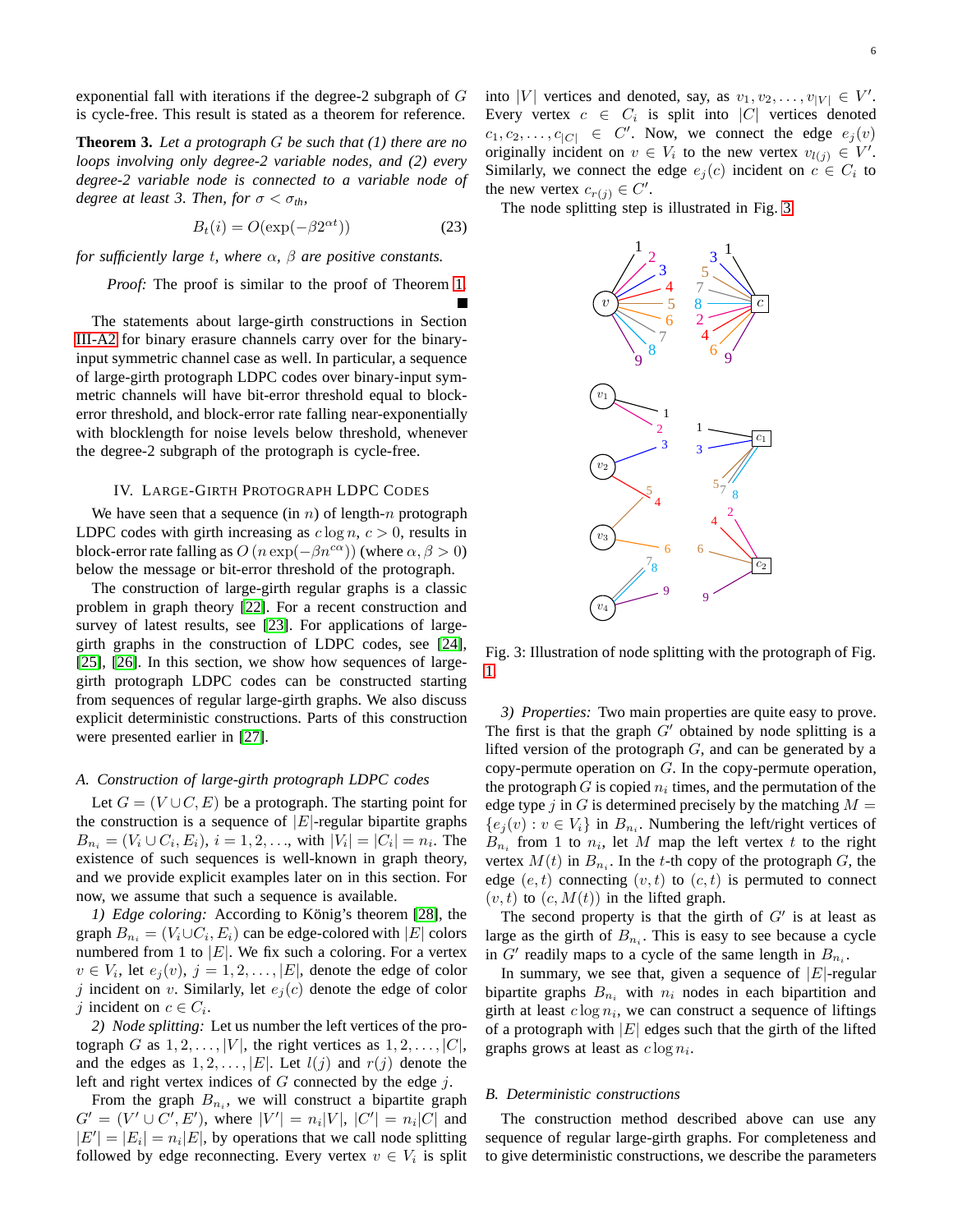of two large-girth graph sequences called LPS graphs [\[29\]](#page-10-12) and  $D(m, q)$  graphs [\[30\]](#page-10-13), which we have used in simulations.

*1)* LPS Graphs  $X^{p,q}$ : Let p and q be distinct, odd primes with  $q > 2\sqrt{p}$ . The LPS graph, denoted  $X^{p,q}$  [\[29\]](#page-10-12), is a connected,  $(p + 1)$ -regular graph and has the following properties:

- If p is a quadratic residue mod q, then  $X^{p,q}$  is a non-bipartite graph with  $q(q^2 - 1)/2$  vertices and girth  $g(X^{p,q}) \geq 2 \log_p q$ .
- If p is a quadratic non-residue mod q, then  $X^{p,q}$ is a bipartite graph with  $q(q^2 - 1)$  vertices and girth  $g(X^{p,q}) \geq 4 \log_p q - \log_p 4.$

When  $X^{p,q}$  is non-bipartite, we can convert it to a bipartite graph using the following algorithm [\[22\]](#page-10-5) [\[26\]](#page-10-9):

- Given a graph G with vertices  $V(G)$  and edges  $E(G)$ , construct a copy  $G'$  with a new vertex set  $V(G')$  and a new edge set  $E(G')$ . Let  $f: V(G) \to V(G')$  be the 1-1 mapping from a vertex in  $G$  to its copy in  $G'$ .
- Create a bipartite graph H with vertex set  $V(G) \cup V(G')$ and edge set  $E(H) = \{(x, f(y)) : (x, y) \in E(G)\}.$

Following [\[22\]](#page-10-5), it was shown in [\[26\]](#page-10-9) that  $q(H) > q(G)$ . For constructing a sequence of d-regular large-girth graphs for an arbitrary d using the LPS graphs, we use the following trick from [\[26\]](#page-10-9). There exists an infinite number of primes  $p$  such that d divides  $(p+1)$ , i.e.,  $d|(p+1)$ . For each such prime p and a suitable q, we construct  $X^{p,q}$  and split each  $(p+1)$ -degree node into  $(p+1)/d$  nodes of degree d. As shown in [\[26\]](#page-10-9), node splitting does not reduce girth and we have a large-girth graph of the required degree  $d$ .

2)  $D(m, q)$  *graph:* The  $D(m, q)$  graphs satisfy the following properties ( [\[30\]](#page-10-13) and [\[31\]](#page-10-14)):

(a) For a prime power q and an integer  $m \geq 2$ , the girth of  $D(m, q)$  satisfies

<span id="page-6-1"></span>
$$
g(D(m, q)) \ge \begin{cases} m+5, & m \text{ odd}, \\ m+4, & m \text{ even}. \end{cases}
$$
 (24)

- (b) For  $q \geq 5$  and  $2 \leq m \leq 5$ ,  $D(m, q)$  is a connected bipartite graph with  $2q^m$  vertices.
- (c) For  $m \geq 6$ , the graph  $D(m, q)$  is disconnected. Because of edge transitivity all connected components are isomorphic. There are  $q^{t-1}$  components of  $D(m, q)$ , where  $t = \left\lfloor \frac{m+2}{4} \right\rfloor$ . Each component of  $D(m, q)$  has  $2q^{m-t+1}$ vertices and has girth equal to  $g(D(m, q))$  defined in [\(24\)](#page-6-1). Thus, for  $m > 6$ , any connected component of  $D(m, q)$ can be used for constructing LDPC codes.

*3) Comparison between*  $X^{p,q}$  *and*  $D(m, q)$ *:* In the LPS construction  $X^{p,q}$ , to guarantee a minimum girth g, a careful calculation shows that we must have blocklength  $n \sim p^{\frac{3g}{2}}$  or  $n \sim p^{\frac{3g}{4}}$ .

For  $m \ge 6$ , to guarantee girth  $g \text{ in the } D(m, q)$  construction, the blocklength grows as  $n \sim q^{\frac{3g-13}{4}}$ , which is smaller than that of  $X^{p,q}$ . Hence, we can generate graphs of smaller block length by using the  $D(m, q)$  graph with the node-splitting algorithm. But unlike  $X^{p,q}$ , in  $D(m, q)$ , the vertex degree is always a power of a prime, which implies that the number of edge types in the protograph needs to be a prime power. The <span id="page-6-0"></span>constructions in [\[23\]](#page-10-6) work directly for an arbitrary degree, and could be used as well.

### V. OPTIMIZATION OF PROTOGRAPHS

In this section, we describe the search procedure used for generating optimized protographs. The erasure channel version was partly presented in [\[27\]](#page-10-10).

### *A. Differential evolution*

We have optimized protographs using differential evolution [\[32\]](#page-10-15) [\[33\]](#page-10-16), where we use the threshold given by density evolution as the cost function. The salient steps of the differential evolution algorithm are described briefly in the following:

- 1. Initialization: For generation  $G = 0$ , we randomly choose  $N_P$  base matrices  $B_{k,G}$ , with  $0 \le k \le N_P - 1$ , of size  $|C| \times |V|$ , where  $N_P = 10|C||V|$ . Each entry of  $B_{k,G}$  is binary, chosen independently and uniformly.
- 2. Mutation: Protographs of a particular generation are interpolated as follows.

$$
M_{k,G} = [B_{r_1,G} + 0.5(B_{r_2,G} - B_{r_3,G})],\qquad(25)
$$

where  $r_1$ ,  $r_2$ ,  $r_3$  are randomly-chosen distinct values in the range  $[0, N_P - 1]$ , and  $[x]$  denotes the absolute value of  $x$  rounded to the nearest integer.

- 3. Crossover: A candidate protograph  $B'_{k,G}$  is chosen as follows. The  $(i, j)$ -th entry of  $B'_{k, G}$  is set as the  $(i, j)$ -th entry of  $M_{k,G}$  with probability  $p_c$ , or as the  $(i, j)$ -th entry of  $B_{k,G}$  with probability  $1 - p_c$ . We use  $p_c = 0.88$  in our optimization runs. In  $B'_{k,G}$ , if any cycle of degree-2 nodes emerges, edges are reassigned.
- 4. Selection: For generation  $G+1$ , protographs are selected as follows. If the threshold of  $B_{k,G}$  is greater than that of  $B'_{k,G}$ , set  $B_{k,G+1} = B_{k,G}$ ; else, set  $B_{k,G+1} = B'_{k,G}$ .
- 5. Termination: Steps 2–4 are run for several generations (we run up to  $G = 6000$ ) and the protograph that gives the best threshold is chosen as the optimized protograph.

In the crossover step, we ensure that the subgraph induced by the degree-2 nodes of the protograph is a tree. This ensures that the block-error threshold equals the bit-error threshold. If this condition is not enforced, better thresholds might result from the optimization, but with no guarantee of a block-error threshold.

The value of  $p_c$  is the crossover step has been taken as 0.88 based on trial and error. The optimization can be run with other values of  $p_c$ , but we have obtained acceptable results with this value.

### <span id="page-6-3"></span>*B. Optimized protographs for BEC*

A few optimized protographs obtained from the above optimization process are as follows. An optimized  $3 \times 12$ , rate-3/4 protograph with threshold 0.238 is given by the following base matrix:

<span id="page-6-2"></span>
$$
\begin{bmatrix} 1 & 1 & 0 & 0 & 7 & 4 & 1 & 1 & 0 & 0 & 0 & 0 \\ 1 & 2 & 3 & 0 & 7 & 1 & 0 & 0 & 3 & 1 & 0 & 0 \\ 1 & 5 & 5 & 3 & 4 & 0 & 1 & 2 & 0 & 1 & 3 & 3 \end{bmatrix}
$$
 (26)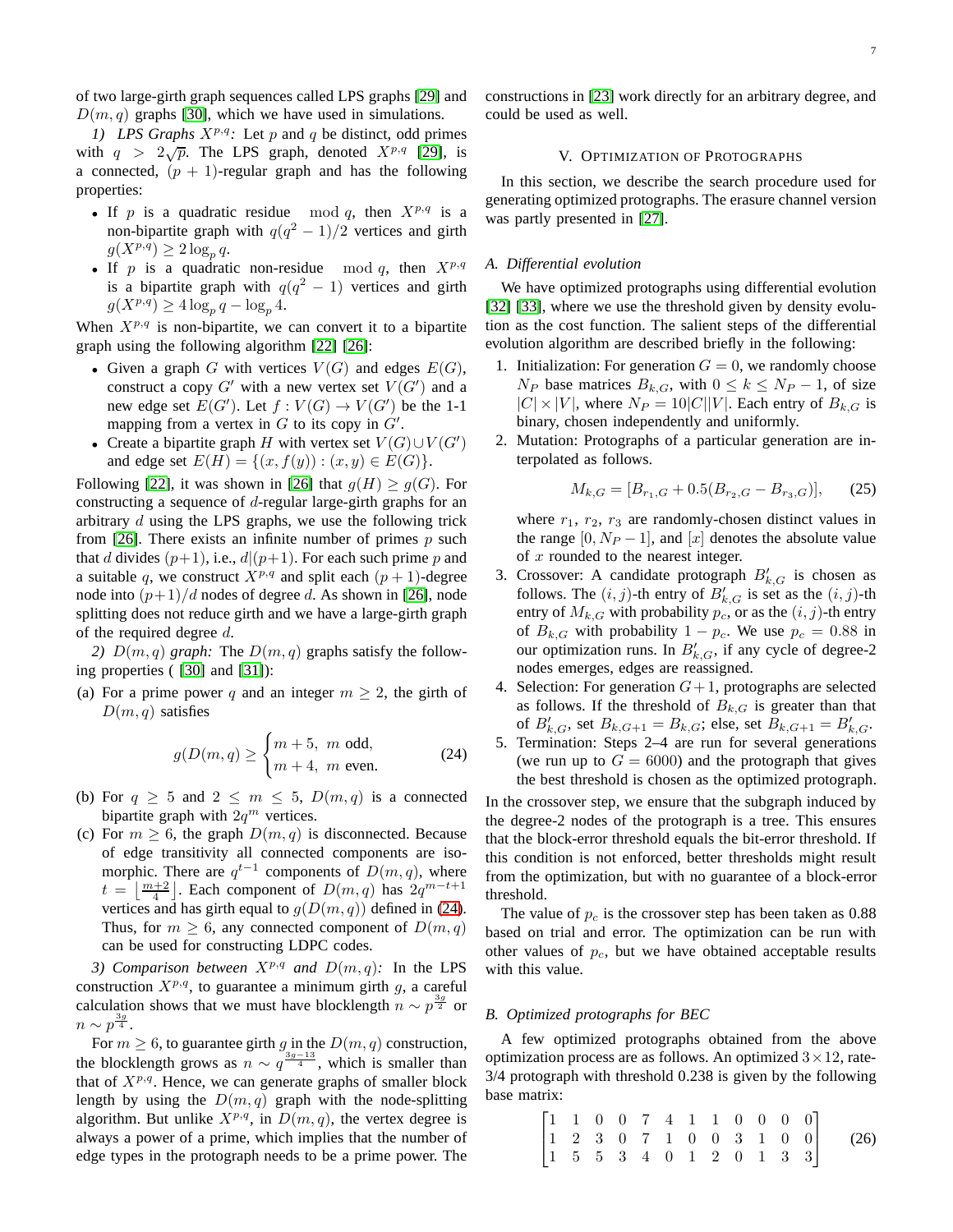An optimized  $4 \times 12$ , rate-2/3 protograph with threshold 0.32 is given by the following base matrix:

$$
\begin{bmatrix} 1 & 1 & 1 & 5 & 3 & 1 & 0 & 2 & 3 & 1 & 1 & 1 \\ 0 & 1 & 0 & 6 & 0 & 0 & 0 & 2 & 0 & 1 & 1 & 1 \\ 0 & 0 & 2 & 6 & 0 & 0 & 1 & 1 & 0 & 1 & 0 & 0 \\ 2 & 0 & 1 & 2 & 0 & 1 & 2 & 4 & 0 & 4 & 1 & 1 \end{bmatrix}
$$
 (27)

An optimized  $4 \times 8$ , rate-1/2 protograph with threshold 0.479 is given by the following base matrix:

<span id="page-7-2"></span>
$$
\begin{bmatrix} 1 & 2 & 2 & 3 & 4 & 1 & 1 & 0 \\ 0 & 1 & 0 & 0 & 5 & 0 & 0 & 1 \\ 1 & 0 & 0 & 0 & 3 & 0 & 4 & 1 \\ 1 & 0 & 1 & 0 & 6 & 1 & 0 & 0 \end{bmatrix}
$$
 (28)

We observe that high thresholds are obtained even with smallsized protographs. As the size increases, the thresholds get close to capacity bounds.

An optimized  $8 \times 16$  protograph with threshold 0.486 is given by the following base matrix:

| $\begin{bmatrix} 1 & 2 & 0 & 0 & 1 & 0 & 0 & 4 & 0 & 0 & 0 & 0 & 0 & 0 & 0 & 1 \end{bmatrix}$ |  |  |                                               |  |  |  |  |                |            |  |
|-----------------------------------------------------------------------------------------------|--|--|-----------------------------------------------|--|--|--|--|----------------|------------|--|
|                                                                                               |  |  |                                               |  |  |  |  | $\overline{1}$ |            |  |
|                                                                                               |  |  |                                               |  |  |  |  |                |            |  |
|                                                                                               |  |  | 10 5 0 0 0 0 1 1 0 0 1 0 0 1 0                |  |  |  |  |                | - O I      |  |
| $\begin{bmatrix} 1 & 3 & 1 & 1 & 1 & 2 & 0 & 0 & 1 & 0 & 0 & 0 & 0 & 0 & 0 \end{bmatrix}$     |  |  |                                               |  |  |  |  |                |            |  |
|                                                                                               |  |  | $1\ 5\ 0\ 0\ 0\ 3\ 1\ 0\ 0\ 0\ 1\ 0\ 0\ 0\ 0$ |  |  |  |  |                | $\cup$ 0 1 |  |
|                                                                                               |  |  | 0 4 0 0 0 0 0 1 1 0 0 0 0 0 0                 |  |  |  |  |                | $-11$      |  |
|                                                                                               |  |  | 10 5 0 0 0 0 0 0 0 1 0 0 1 0 1 0 1            |  |  |  |  |                |            |  |
|                                                                                               |  |  |                                               |  |  |  |  |                |            |  |

A  $16 \times 32$  protograph with threshold 0.4952 is given in [\(30\)](#page-8-1). The above protographs from our optimization runs are compared against other protographs in Table [I.](#page-7-1) We see that the optimized protographs give better thresholds than irregular standard ensemble codes with minimum degree 3 [\[26\]](#page-10-9) and other construction such as AR4JA [\[34,](#page-11-0) Figure 7], and standards such as WIMAX [\[35\]](#page-11-1) and DVB-S2 [\[36\]](#page-11-2).

<span id="page-7-1"></span>

| Code type                        | Rate          | <b>Size</b>    | Threshold | Gap    |
|----------------------------------|---------------|----------------|-----------|--------|
| <b>WIMAX</b>                     | 0.5           | $12 \times 24$ | 0.448     | 0.052  |
| DVB-S2                           | 0.444         | $25 \times 45$ | 0.516     | 0.040  |
| Standard $(l_{\min} = 3)$        | $0.5^{\circ}$ | Not applicable | 0.461     | 0.039  |
| AR4JA                            | 0.5           | $4 \times 8$   | 0.468     | 0.032  |
| protograph in $(28)$             | 0.5           | $4 \times 8$   | 0.479     | 0.021  |
| protograph in $(29)$             | 0.5           | $8 \times 16$  | 0.486     | 0.014  |
| protograph in (30)               | 0.5           | $16 \times 32$ | 0.4953    | 0.0047 |
| AR4JA                            | 0.67          | $2 \times 6$   | 0.291     | 0.039  |
| WIMAX                            | 0.67          | $8 \times 24$  | 0.292     | 0.038  |
| $\overline{DVB}$ -S <sub>2</sub> | 0.67          | $15 \times 45$ | 0.305     | 0.028  |
| protograph in (27)               | 0.67          | $4 \times 12$  | 0.32      | 0.01   |
| <b>WIMAX</b>                     | 0.75          | $6 \times 24$  | 0.212     | 0.038  |
| $DVB-S2$                         | 0.73          | $12 \times 45$ | 0.232     | 0.018  |
| protograph in $(26)$             | 0.75          | $3 \times 12$  | 0.238     | 0.012  |

TABLE I: Comparison of protograph thresholds for BEC.

### *C. Optimized protographs for BIAWGN channel*

For BIAWGN channel, the threshold of protograph density evolution is computed using the EXIT chart method described in [\[16\]](#page-9-12). A few optimized protographs are given below, and their SNR thresholds (denoted  $SNR<sub>th</sub>$ ) are compared against <span id="page-7-4"></span>the capacity-achieving SNR (denoted  $SNR_{cap}$ ) and other protographs such as AR4JA [\[34,](#page-11-0) Figure 7], and those from the DVB-S2 and WIMAX standards in Table [II.](#page-7-5)

<span id="page-7-7"></span><span id="page-7-6"></span>

|                                                                                                                                                                                 |  |  |  |  |  | $\begin{bmatrix} 2 & 0 & 0 & 1 & 7 & 0 & 1 & 0 & 0 & 0 & 1 & 1 \\ 0 & 0 & 1 & 1 & 7 & 0 & 0 & 1 & 2 & 0 & 0 & 1 \\ 4 & 1 & 1 & 1 & 5 & 0 & 1 & 0 & 0 & 0 & 1 & 3 \\ 5 & 1 & 1 & 6 & 1 & 3 & 1 & 1 & 1 & 3 & 0 & 1 \end{bmatrix}.$ | (31) |
|---------------------------------------------------------------------------------------------------------------------------------------------------------------------------------|--|--|--|--|--|-----------------------------------------------------------------------------------------------------------------------------------------------------------------------------------------------------------------------------------|------|
| $\begin{bmatrix} 0 & 0 & 7 & 0 & 2 & 1 & 0 & 1 & 0 & 2 & 3 & 0 \\ 2 & 3 & 7 & 2 & 2 & 3 & 1 & 3 & 2 & 3 & 5 & 3 \\ 1 & 0 & 8 & 1 & 0 & 2 & 1 & 1 & 1 & 4 & 0 & 0 \end{bmatrix}$ |  |  |  |  |  |                                                                                                                                                                                                                                   | (32) |

<span id="page-7-5"></span>

| Code type            | Rate  | <b>Size</b>    | $SNR_{th}$ (dB)   | $Gap$ ( $dB$ ) |
|----------------------|-------|----------------|-------------------|----------------|
| DVB-S2               | 0.444 | $25 \times 45$ | 0.474             | 1.042          |
| WIMAX                | 0.5   | $12\times24$   | 0.812             | 0.625          |
| AR4JA                | 0.5   | $4 \times 8$   | 0.496             | 0.309          |
| protograph in $(33)$ | 0.5   | $16 \times 32$ | 0.3               | 0.113          |
| <b>WIMAX</b>         | 0.67  | $8 \times 24$  | 2.799             | 0.491          |
| DVB-S2               | 0.67  | $15 \times 45$ | 2.749             | 0.441          |
| $AR\overline{4JA}$   | 0.67  | $2 \times 6$   | 1.338             | 0.279          |
| protograph in $(31)$ | 0.67  | $4 \times 12$  | 2.429             | 0.121          |
| $DVB-S2$             | 0.73  | $12 \times 45$ | $\overline{3.62}$ | 0.498          |
| WIMAX                | 0.75  | $6 \times 24$  | 3.83              | 0.443          |
| protograph in (32)   | 0.75  | $3 \times 12$  | 3.551             | 0.164          |

<span id="page-7-3"></span>TABLE II: Comparison of protograph thresholds for BIAWGN channel.

Note that the optimized protographs presented in this section satisfy the conditions of Theorem [1](#page-2-3) and have block-error threshold same as the bit-error threshold. Also, the block-error rate falls inverse-polynomially (or better) in blocklength under the large-girth construction as described in Sections [III-A2](#page-3-6) and [IV.](#page-5-0) Moreover, even for small sizes of protographs such as  $4\times8$ ,  $8 \times 16$  or  $16 \times 32$ , the optimization results in thresholds that are near capacity.

#### VI. SIMULATION RESULTS

<span id="page-7-0"></span>We now present simulation results that confirm the predicted threshold behavior for both the BEC and the BIAWGN channel.

### *A. BEC*

Protographs in [V-B](#page-6-3) can be lifted using  $D(m, q)$  graphs  $(m:$  positive integer, q: prime power) from Section [IV](#page-5-0) since they have a prime number of edges. The parameters of the constructed LDPC codes are as given in Table [III.](#page-7-8)

<span id="page-7-8"></span>

| Code type                         | Rate | m, q   | <b>Blocklength</b> |
|-----------------------------------|------|--------|--------------------|
| $16 \times 32$ protograph in (30) | 0.5  | 2, 173 | 957728             |
| $4 \times 12$ protograph in (27)  | 0.66 | 2.61   | 44652              |
| $3 \times 12$ protograph in (26)  | 0.75 | 2, 61  | 44652              |

TABLE III: Parameters of protograph LDPC codes used for simulation over BEC.

The standard message passing decoder is simulated over the BEC, and the bit and block-error rate curves are shown in Fig. [4.](#page-9-13) Error rates of AR4JA, DVB-S2 and WIMAX codes of the same rate are shown for comparison. These codes were lifted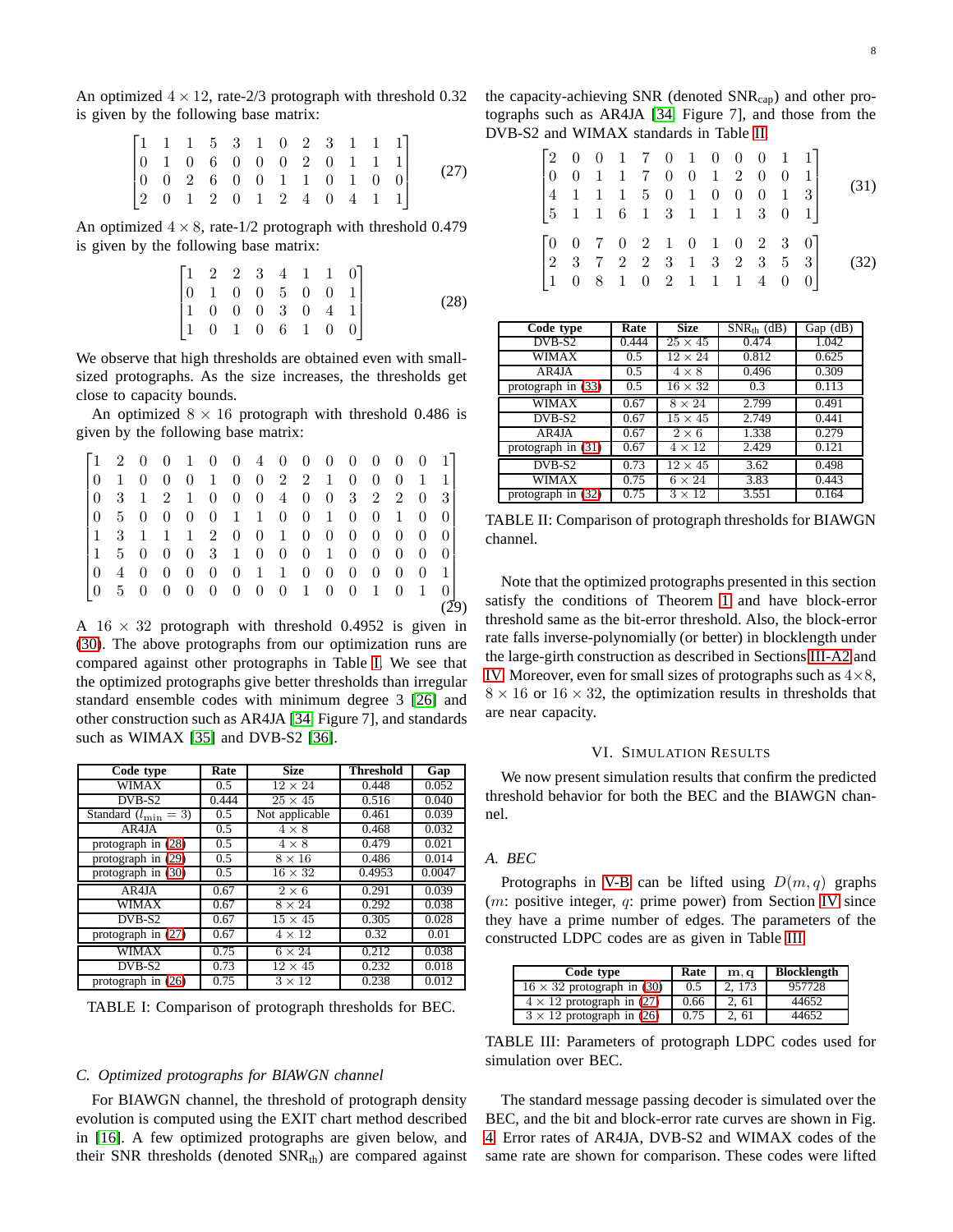<span id="page-8-2"></span><span id="page-8-1"></span> 3 1 0 0 0 0 0 0 0 0 0 0 0 0 0 2 1 0 1 0 0 0 0 0 0 1 0 0 0 0 0 0 4 0 2 0 0 0 0 0 0 1 0 1 0 0 0 0 0 0 0 0 0 0 0 0 0 0 0 0 0 0 0 0 1 0 0 0 1 1 1 1 0 0 0 0 1 1 0 1 0 0 1 0 0 0 0 0 1 0 0 0 0 1 2 0 4 0 0 0 1 1 0 1 0 0 0 0 0 0 0 0 0 0 0 0 0 0 0 0 0 0 0 0 0 0 1 0 2 1 1 1 1 0 0 0 0 0 0 0 0 1 0 0 0 2 0 0 0 0 0 0 0 1 0 0 0 0 0 0 2 0 0 0 0 1 1 2 1 0 0 0 1 0 0 0 0 0 1 1 0 0 0 0 0 0 0 1 1 1 0 0 4 2 0 0 0 0 0 0 0 0 0 0 0 0 0 0 0 0 0 0 0 0 0 0 0 0 1 0 0 0 0 0 4 1 1 1 0 0 0 0 0 0 2 0 0 1 0 0 0 0 0 0 0 0 0 1 0 0 0 0 0 0 0 0 4 0 1 0 1 0 1 0 0 0 0 0 0 0 0 1 1 0 0 0 0 1 1 0 0 0 0 0 1 0 0 0 4 0 0 0 1 0 0 2 0 1 0 0 1 0 0 0 0 0 0 0 0 0 0 1 0 2 0 0 0 0 0 1 0 0 0 0 0 0 0 1 0 0 0 0 0 3 0 0 0 0 1 0 1 0 0 0 0 1 0 0 0 0 1 0 2 0 0 0 0 1 0 0 0 0 0 1 2 1 1 0 0 0 0 0 0 0 0 0 0 0 0 1 0 1 0 0 1 0 1 0 1 1 0 1 1 0 0 0 2 0 2 0 0 0 0 1 1 0 1 0 1 1 0 0 1 0 3 1 4 0 0 0 0 0 0 0 0 0 0 1 0 2 0 0 0 0 2 0 0 0 0 0 0 0 0 0 0 0 0 0 4 0 1 0 0 0 0 0 0 0 0 1 1 1 0 0 0 1 1 0 0 0 0 0 0 0 0 0 0 1 0 0 3 0 2 0 0 0 0 0 0 0 1 0 0 1 0 2 0 0 0 0 0 1 0 0 0 0 1 0 0 0 0 0 (30) 0 1 0 0 1 0 2 1 0 0 0 0 2 0 2 0 1 1 0 2 1 0 0 0 2 0 2 0 0 0 0 0 0 0 0 1 0 0 0 0 0 0 0 0 0 0 0 1 0 4 0 1 0 0 0 0 0 1 0 0 0 0 0 0 0 0 1 2 1 0 0 0 2 0 0 0 0 0 0 0 1 0 0 0 0 0 0 0 0 0 0 0 0 0 0 0 0 0 0 1 1 0 2 0 1 0 0 0 1 0 1 0 0 0 0 1 0 0 0 0 1 0 0 0 0 0 2 2 1 0 1 0 0 0 0 0 0 0 1 0 1 0 0 0 1 3 0 1 1 0 0 0 0 0 0 0 0 0 0 0 0 0 1 1 0 0 0 0 1 2 0 0 0 0 0 0 0 3 1 0 0 1 0 0 0 1 0 0 1 1 1 0 1 0 0 0 0 0 0 0 0 0 0 3 1 0 0 0 0 1 0 0 0 2 1 0 0 1 0 0 0 0 0 0 0 0 2 0 0 0 0 1 0 0 0 0 0 0 0 0 1 4 0 0 0 0 0 0 0 0 0 0 0 0 0 0 0 0 2 0 0 0 0 1 0 1 1 0 0 1 0 0 2 0 0 0 0 0 0 1 0 0 1 2 0 0 2 1 0 0 2 1 0 1 0 1 0 0 0 0 0 1 0 1 0 2 0 0 0 0 0 0 0 0 0 0 0 0 0 0 0 0 1 1 0 0 2 0 0 0 0 0 0 0 0 0 0 4 0 0 0 0 0 0 0 0 0 0 0 0 0 1 0 0 0 0 0 0 0 1 0 0 0 0 1 0 0 0 0 4 0 1 0 0 0 2 0 0 0 0 0 0 0 1 0 0 0 0 1 0 0 0 1 0 0 0 0 0 1 0 0 1 2 1 0 0 1 0 1 0 0 0 2 1 0 0 0 0 2 0 0 1 2 0 0 0 0 0 0 0 2 0 0 1 0 0 0 0 0 1 0 0 0 0 0 0 0 0 1 0 1 2 2 0 0 0 0 0 0 0 0 0 0 1 0 4 0 0 0 0 0 0 0 0 0 0 0 0 0 0 0 1 0 0 0 0 0 1 1 0 0 0 1 0 0 0 0 1 2 0 0 0 0 0 0 0 0 1 0 0 0 2 (33)

to blocklengths comparable to those in Table [III](#page-7-8) of the same rate. The rate-1/2 code was lifted to a length of 90000, while the rate-2/3 and rate-3/4 codes were lifted to a length of around 45000. As seen from the figure, the optimized protographs perform better than other comparable codes.

### *B. BIAWGN channel*

The protographs in in Table [II](#page-7-5) are lifted using  $D(m, q)$ graphs to obtained protograph LDPC codes with parameters given in Table [IV.](#page-8-3) The standard message-passing decoder is

<span id="page-8-3"></span>

| Code type                         | Rate | m, q   | <b>Blocklength</b> |
|-----------------------------------|------|--------|--------------------|
| $16 \times 32$ protograph in (33) | 0.5  | 2, 173 | 957728             |
| $4 \times 12$ protograph in (31)  | 0.66 | 2, 67  | 53868              |
| $3 \times 12$ protograph in (32)  | 0.75 | 2, 71  | 60492              |

TABLE IV: Parameters of protograph LDPC codes used for simulation over BIAWGN channel.

simulated over the BIAWGN channel The bit and block-error rates are compared with codes such as AR4JA and those from

DVB-S2 and WIMAX standard in Fig. [5.](#page-10-17) As seen from the figure, the optimized protographs perform better than other comparable codes. Further, we note that the waterfall region for both block-error and bit-error rate curves are the same for both the BEC and BIAWGN channels.

# VII. CONCLUSION

<span id="page-8-0"></span>In this work, we studied protograph density evolution and derived conditions under which the bit and block-error thresholds coincide. Using large-girth graphs, we presented a deterministic construction for a sequence of LDPC codes with block-error rate falling faster than any inverse polynomial in blocklength. We described methods to optimize protographs and presented small-sized protographs with thresholds close to capacity.

As part of future work, characterizing the gap to capacity of finite-length protographs theoretically appears to be an interesting problem for study, particularly because the thresholds can be close to capacity.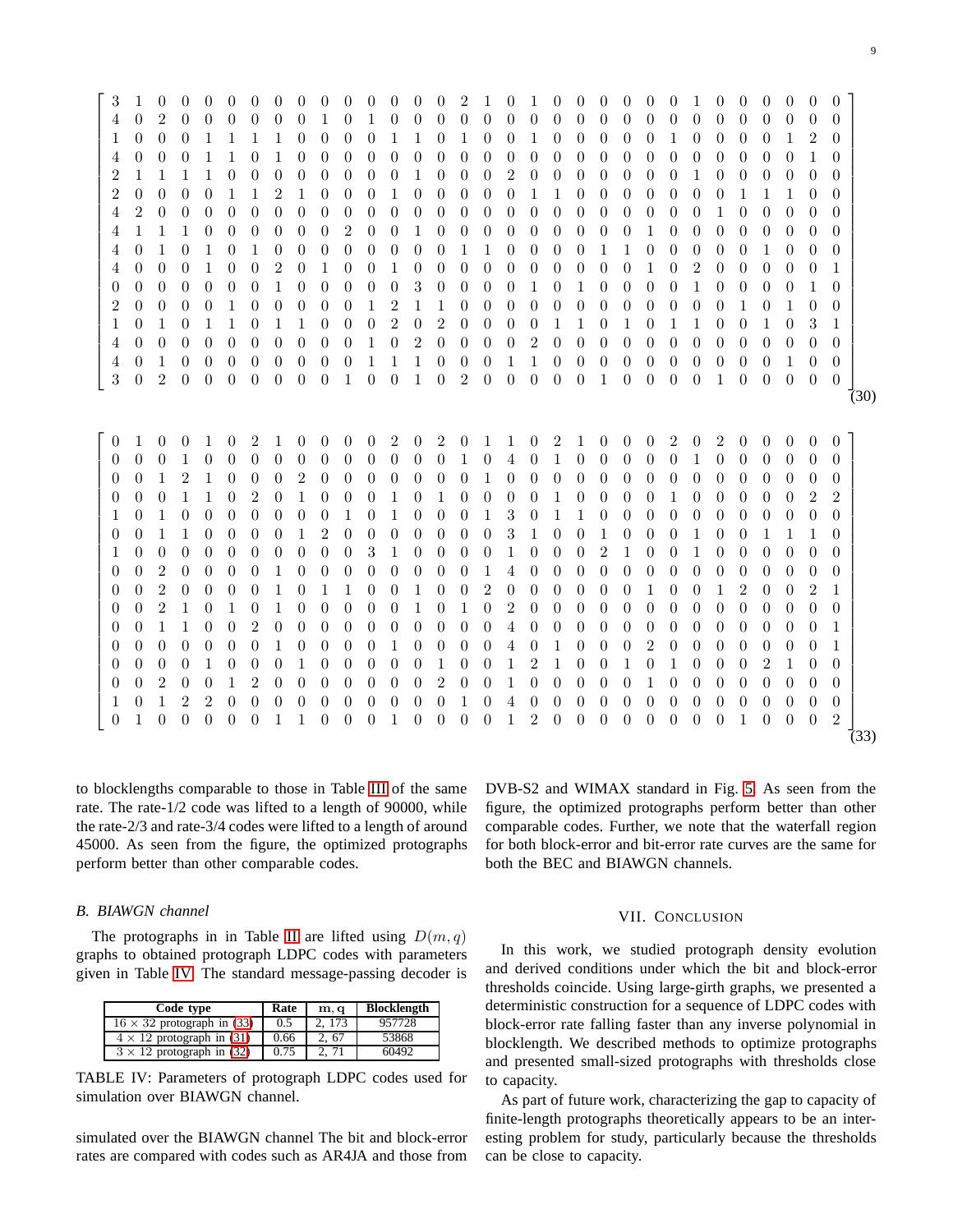10

<span id="page-9-13"></span>

(c) Rate-3/4

Fig. 4: Error rates over a BEC. Solid: bit-error rate, Dashed: Block-error rate.

#### **REFERENCES**

- <span id="page-9-0"></span>[1] R. Gallager, "Low-density parity-check codes," Ph.D. dissertation, Massachusetts Institute of Technology, 1963.
- <span id="page-9-1"></span>[2] T. Richardson and R. Urbanke, *Modern Coding Theory*. Cambridge University Press, 2008.
- <span id="page-9-2"></span>[3] W. Ryan and S. Lin, *Channel Codes: Classical and Modern*. Cambridge University Press, 2009.
- <span id="page-9-3"></span>[4] T. Richardson and R. Urbanke, "Multi-edge type LDPC codes," Apr. 2004, unpublished. [Online]. Available: <http://citeseerx.ist.psu.edu/viewdoc/summary?doi=10.1.1.106.7310>
- <span id="page-9-4"></span>[5] J. Thrope, "Low-density parity-check (LDPC) codes constructed from protographs," *INP progress report*, vol. 53, no. 8, pp. 42 –154, Aug. 2005.
- <span id="page-9-5"></span>[6] S. Kudekar, T. Richardson, and R. Urbanke, "Threshold saturation via spatial coupling: Why convolutional LDPC ensembles perform so well over the BEC," *IEEE Trans. Inf. Theory*, vol. 57, no. 2, pp. 803 –834, Feb. 2011.
- <span id="page-9-6"></span>[7] D. G. Mitchell, M. Lentmaier, and D. J. Costello Jr, "Spatially coupled LDPC codes constructed from protographs," *arXiv preprint arXiv:1407.5366*, 2014.
- <span id="page-9-7"></span>[8] D. Divsalar, S. Dolinar, C. Jones, and K. Andrews, "Capacityapproaching protograph codes," *IEEE J. Sel. Areas Commun.*, vol. 27, no. 6, pp. 876 –888, Aug. 2009.
- <span id="page-9-8"></span>[9] S. Abu-Surra, D. Divsalar, and W. Ryan, "Enumerators for protographbased ensembles of LDPC and generalized LDPC codes," *Information Theory, IEEE Transactions on*, vol. 57, no. 2, pp. 858–886, Feb 2011.
- <span id="page-9-9"></span>[10] Y. Fang, P. Chen, L. Wang, and F. Lau, "Design of protograph LDPC codes for partial response channels," *Communications, IEEE Transactions on*, vol. 60, no. 10, pp. 2809–2819, October 2012.
- [11] T. Nguyen, A. Nosratinia, and D. Divsalar, "The design of ratecompatible protograph LDPC codes," *Communications, IEEE Transactions on*, vol. 60, no. 10, pp. 2841–2850, October 2012.
- [12] Y. Fang, G. Bi, and Y. L. Guan, "Design and analysis of root-protograph LDPC codes for non-ergodic block-fading channels," *Wireless Communications, IEEE Transactions on*, vol. 14, no. 2, pp. 738–749, Feb 2015.
- [13] C. Hager, A. Amat, F. Brannstrom, A. Alvarado, and E. Agrell, "Terminated and tailbiting spatially coupled codes with optimized bit mappings for spectrally efficient fiber-optical systems," *Lightwave Technology, Journal of*, vol. 33, no. 7, pp. 1275–1285, April 2015.
- <span id="page-9-10"></span>[14] T.-Y. Chen, K. Vakilinia, D. Divsalar, and R. Wesel, "Protographbased raptor-like LDPC codes," *Communications, IEEE Transactions on*, vol. PP, no. 99, pp. 1–1, 2015.
- <span id="page-9-11"></span>[15] M. Lentmaier, M. Tavares, and G. Fettweis, "Exact erasure channel density evolution for protograph-based generalized LDPC codes," in *Information Theory, 2009. ISIT 2009. IEEE International Symposium on*, June 2009, pp. 566–570.
- <span id="page-9-12"></span>[16] G. Liva and M. Chiani, "Protograph LDPC code design based on EXIT chart analysis," in *IEEE GLOBECOM ,2007. Proceedings.*, 2007, p. 6.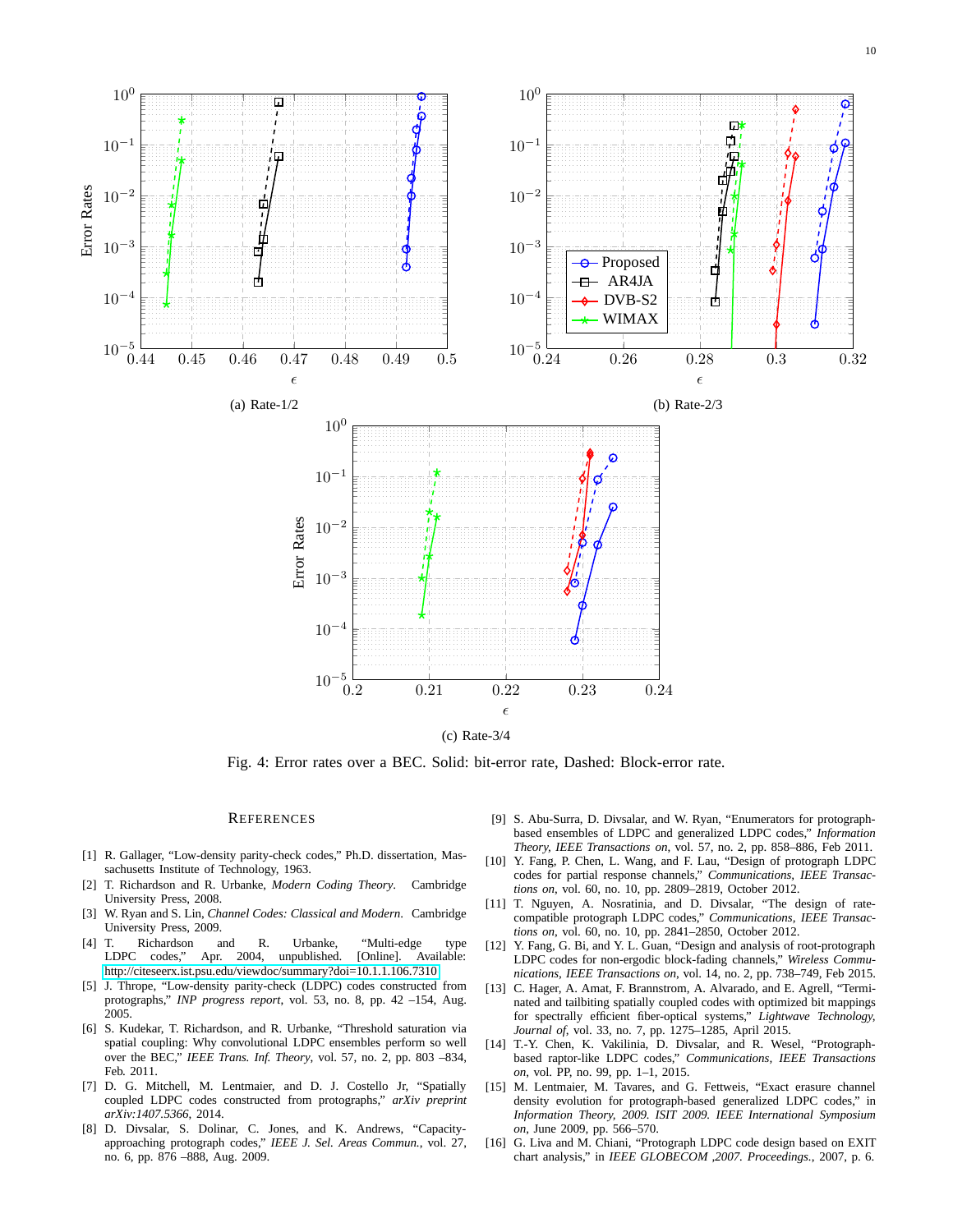11

<span id="page-10-17"></span>

Fig. 5: Error rates over a BIAWGN channel. Solid: bit-error rate, Dashed: Block-error rate.

- <span id="page-10-0"></span>[17] M. Lentmaier, D. Truhachev, K. Zigangirov, and D. Costello, "An analysis of the block error probability performance of iterative decoding," *IEEE Trans. Inf. Theory*, vol. 51, no. 11, pp. 3834 –3855, Nov. 2005.
- <span id="page-10-1"></span>[18] S. Abu-Surra, D. Divsalar, and W. Ryan, "On the existence of typical minimum distance for protograph-based LDPC codes," in *Information Theory and Applications Workshop (ITA), 2010*, Jan 2010, pp. 1–7.
- <span id="page-10-2"></span>[19] R. Horn and C. Johnson, *Matrix Analysis*. Cambridge University Press, 1990.
- <span id="page-10-3"></span>[20] U. G. Rothblum, *Nonnegative Matrices and Stochastic Matrices*. Chapman and Hall/CRC, 2015/04/13 2006, pp. 9–1–9–25.
- <span id="page-10-4"></span>[21] F. R. Chung, *Spectral graph theory*. American Mathematical Soc., 1997, vol. 92.
- <span id="page-10-6"></span><span id="page-10-5"></span>[22] B. Bollobás, *Extremal Graph Theory*. Dover Publications, 2004.
- [23] X. Dahan, "Regular graphs of large girth and arbitrary degree," *Combinatorica*, vol. 34, no. 4, pp. 407–426, 2014.
- <span id="page-10-7"></span>[24] G. Margulis, "Explicit constructions of graphs without short cycles and low density codes," *Combinatorica*, vol. 2, no. 1, pp. 71–78, 1982.
- <span id="page-10-8"></span>[25] J. Rosenthal and P. Vontobel, "Constructions of regular and irregular LDPC codes using Ramanujan graphs and ideas from Margulis," in *Information Theory, 2001. Proceedings. 2001 IEEE International Symposium on*, 2001, p. 4.
- <span id="page-10-9"></span>[26] A. Subramanian, A. Thangaraj, M. Bloch, and S. McLaughlin, "Strong secrecy on the binary erasure wiretap channel using large-girth LDPC

codes," *Information Forensics and Security, IEEE Transactions on*, vol. 6, no. 3, pp. 585–594, Sep. 2011.

- <span id="page-10-10"></span>[27] A. Pradhan, A. Subramanian, and A. Thangaraj, "Deterministic constructions for large girth protograph LDPC codes," in *Information Theory Proceedings (ISIT), 2013 IEEE International Symposium on*, July 2013, pp. 1680–1684.
- <span id="page-10-11"></span>[28] J. A. Bondy and U. S. R. Murty, *Graph theory with applications*. Macmillan London, 1976, vol. 290.
- <span id="page-10-12"></span>[29] G. Davidoff, P. Sarnak, and A. Valette, *Elementary Number Theory, Group Theory and Ramanujan Graphs (London Mathematical Society Student Texts)*. Cambridge University Press, 2003.
- <span id="page-10-13"></span>[30] F. Lazebnik, V. Ustimenko, and A. Woldar, "A characterization of the components of the graphs D(k, q)," *Discrete Mathematics*, vol. 157, no. 1-3, pp. 271 – 283, 1996.
- <span id="page-10-14"></span>[31] F. Lazebnik and R. Viglione, "On the connectivity of certain graphs of high girth," *Discrete Mathematics*, vol. 277, no. 1-3, pp. 309 – 319, 2004.
- <span id="page-10-15"></span>[32] A. Shokrollahi and R. Storn, "Design of efficient erasure codes with differential evolution," in *Information Theory, 2000. Proceedings. IEEE International Symposium on*, 2000, p. 5.
- <span id="page-10-16"></span>[33] R. Storn and K. Price, "Differential evolution—a simple and efficient heuristic for global optimization over continuous spaces," *Journal of Global Optimization*, vol. 11, pp. 341–359, 1997.